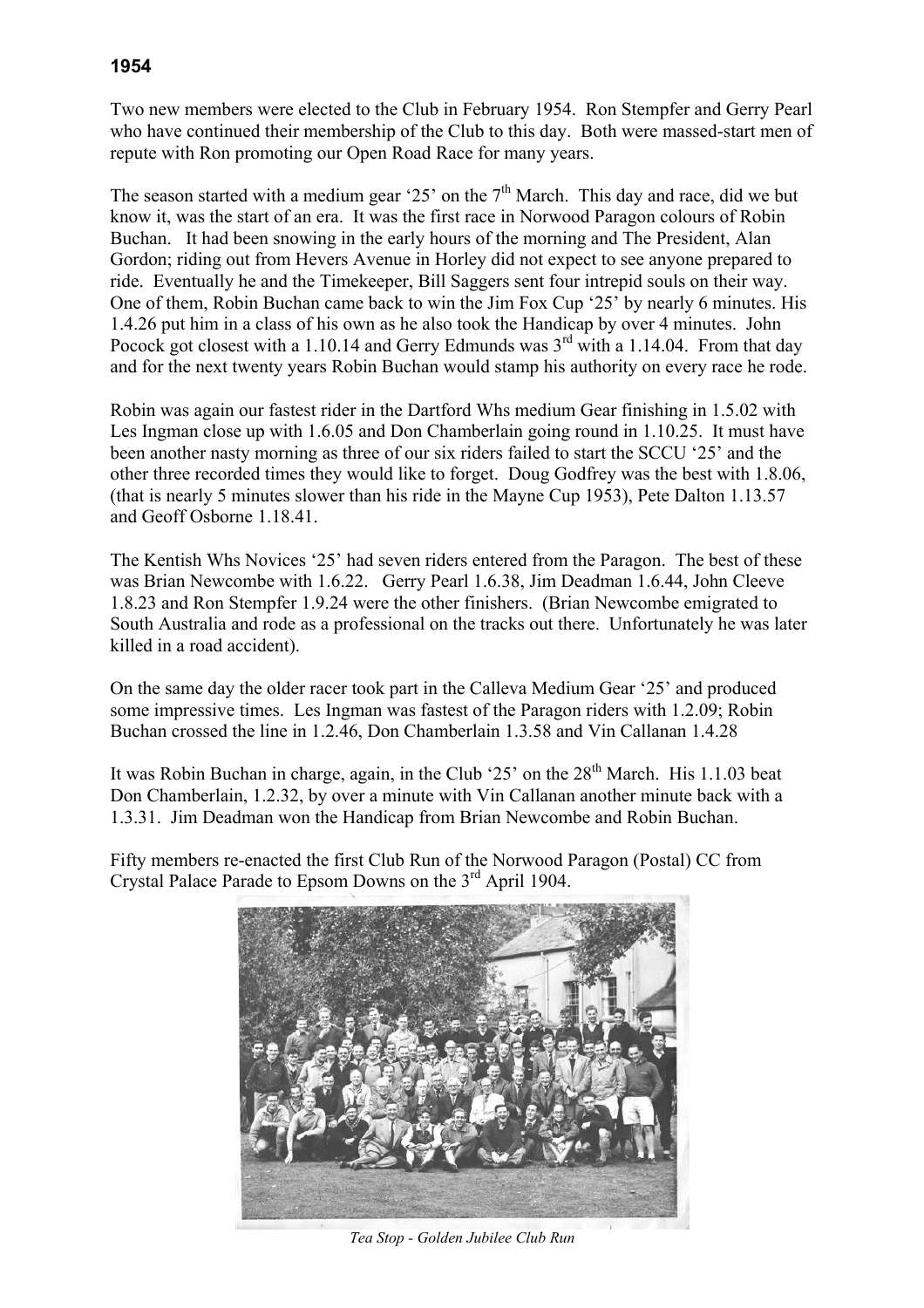On the  $4<sup>th</sup>$  April another rider found his form when Brian Stocking won the Apollo Middlemarkers '25' with a 1.2.28 that also netted him  $1<sup>st</sup>$  on handicap. Alan Sturgess finished in 1.8.30, Pete Dalton 1.8.38, Terry MacManus 1.9.16 and John Barclay 1.10.02. Messrs Stocking, Sturgess and Dalton collected the team prize.

Mixed fortunes met the Club in the Bec '25' the following week. Out of six riders two failed to start, one failed to finish and Bob Shepperd had trouble getting round in 1.10 something. Robin Buchan was our fastest rider in 1.2.17 and Ron Palmer recorded 1.5.29. In the Delta Longmarkers '25' J Greenfield beat Geoff Osborne by 10 seconds 1.15.01 to 1.15.11. The Juniors also had a '10' that morning that provided a benefit race for Alan Sturgess. His 26.35 was over a minute too good for the next three riders. Ray Johnson recorded 27.39, Nick Green 27.48 and Brian Newcombe 27.52.

A team had been accepted in the Fountain '25' on the Cherry Tree course of whom Robin Buchan was by some way the fastest. His 1.1.22 was way ahead of Gerry Edmunds 1.7.10 and Bob Shepperd's 1.7.35. Les Ingman rode the Charlotteville '50' and was reasonably pleased with his 2.7.54 ride except that the winner, Vic Gibbons, finished in 2.4.24.

Robin produced another good ride in the Marsh '25' when finishing in 1.0.36. Ron Palmer completed the course in 1.6 and Don Chamberlain 1.10 that includes time by the side of the road with a puncture. The Clarence Middlemarkers also saw a Paragon Team racing. Brian Newcombe was our fastest rider in 1.7.14 from Pete Dalton 1.8.14 and T MacManus 1.10.27. Over in North London Pete Smith and Frank Fitzearle rode the University Tandem '30' and finished in 1.10.34.

In the Brentwood '25' Robin was again our fastest rider with a 1.2.16 but both Ron Palmer and Don Chamberlain finished with 1.5.s. Robin repeated the ride the following week in the North Bucks '25' with a 1.2.40 but this time Don Chamberlain was much closer finishing in 1.2.56. Unfortunately Ron Palmer punctured and failed to finish. The SCCU '50' on the  $9<sup>th</sup>$ May was also a bad day judging by the times recorded, Harry Corby was fastest with a 2.20.11, Jerry Morritt did 2.22.10 and Ron Tugwell 2.22.24.

Jerry Morritt was marginally faster in the Catford '50' with 2.21.59 but he was the only Paragon finisher. John Pocock won a Services '25' in 1.3.08 and Robin Buchan produced fastest time in the Dave London '30'. He won in 1.15.35 with Don Chamberlain  $2^{nd}$  in 1.18.00 and Ron Tugwell  $3^{rd}$  in 1.20.20. The handicap and Dave London Trophy went to Nick Green with a nett 1.14.08. Norman Bendoff, 1.15.27, Robin Bucham, 1.15.35, and Ron Stempfer 1.15.42 had their own scrap for  $2<sup>nd</sup>$  place.

Two '25' Teams were out on the 23<sup>rd</sup> May. In the De Laune Robin Buchan returned a 59.58 backed by Ron Palmer with a 1.1.53. Unfortunately Don Chamberlain failed to start so another Team race was missed. In the Kent Road Middlemarkers our best rider was Jim Deadman with a 1.5.32. Frank Fitzearle recorded 1.5.32, Pete Dalton 1.6.2 and Geoff Osborne 1.10.31. This was good enough for  $2<sup>nd</sup>$  Team prize. In an RAF Services '50' John Pocock recorded a 2.10.06.

Robin Buchan and Don Chamberlain went off to ride the Ealing Paragon '30' and finished with 1.14.23 and 1.17.17 respectively. The rest of the Club, or twenty-six of them, rode the Purley to Brighton. It was a close call at the front with Ron Palmer, 1.36.16, just getting the better of Les Ingman, 1.36.58. Brian Stocking was a distant 3<sup>rd</sup> in 1.39.00. Pete Dalton took the Handicap with a nett 1.32.45 from Chris Gray, 1.33.45, and Tony Stocking 1.33.57.

Whitsun arrived and with it a new Club Record! Robin Buchan won the Bellingham '25' in a time of 59.14 that beat the old record by 29 seconds. Jim Deadman finished in 1.6.02 including 2 minutes late start and Brian Newcombe 1.7.46. In the Surrey RCC 2<sup>nd</sup> Class '25'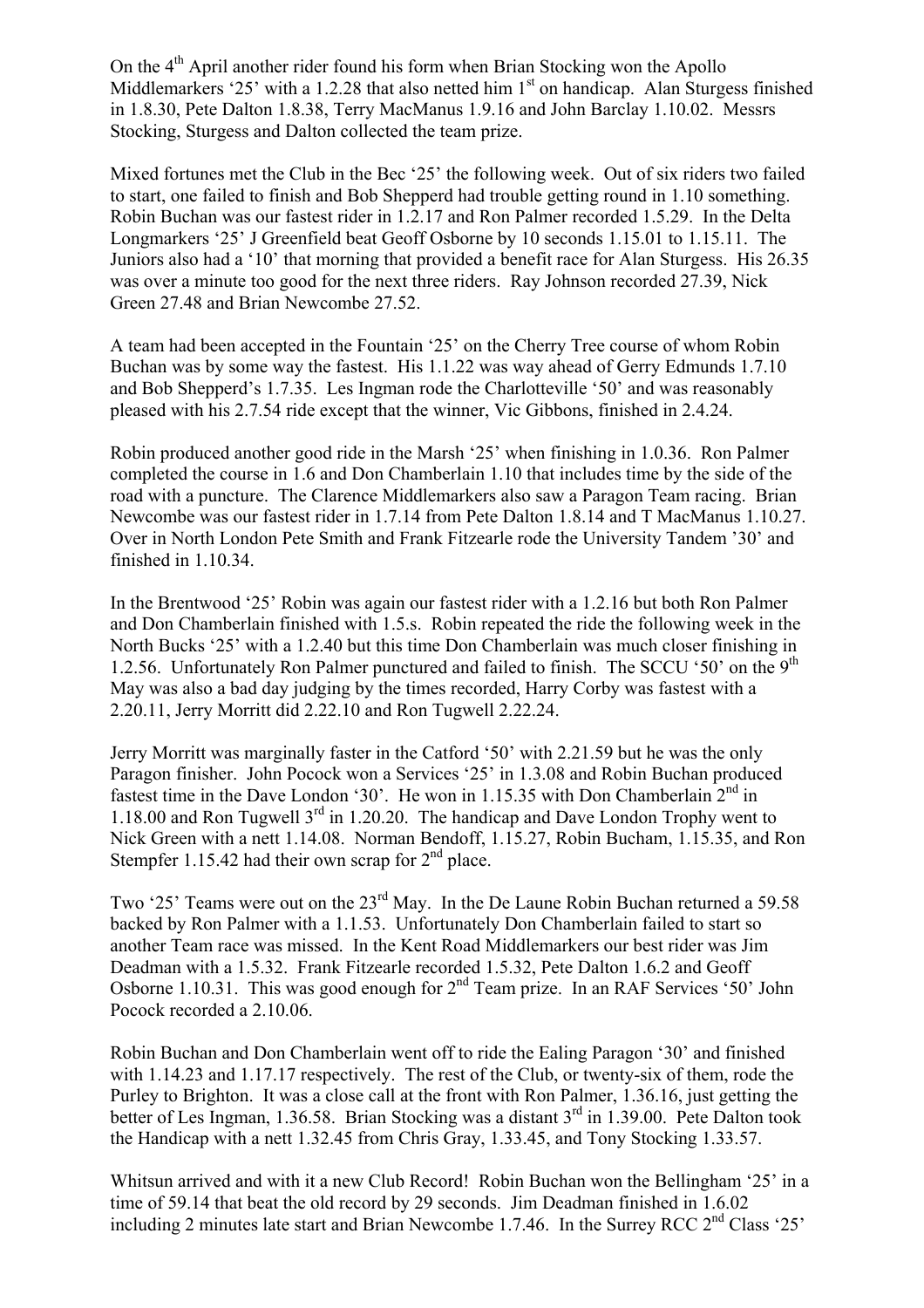John Cleeve recorded 1.9.45. On the Whit-Monday the Club had three finishers in the Caterham '50'. They were Harry Corby 2.13.47, John Pocock 2.19.46 and Jerry Morritt 2.25.37.

The 13<sup>th</sup> June saw Robin Buchan ride the National Championship '25' but he 'only' produced a 1.1.51 against the winner, Stan Higginson's 59.58. Closer to home John Pocock showed that Services life was not al bad by coming  $2<sup>nd</sup>$  in the SCCU and Club '100' with a 4.26.30 ride that also enabled him to collect 1<sup>st</sup> Handicap prize. The other three finishers were Harry Corby 4.41.30, Geoff Huntingdon 4.41.40 and Ron Palmer 4.44.49. Brian Newcombe did 1.6.57 in the Anerley Second class '25'.

Next week was the Chichester '50' and another Club Record. Les Ingman came  $2<sup>nd</sup>$  with a time of 1.59.26! Don Chamberlain was our other rider who finished with 2.7.05 after losing 30 seconds at the Start. Lesser mortals rode the Club '50' and here Jim Deadman collected 1<sup>st</sup> place and  $1<sup>st</sup>$  handicap with a ride of 2.13.50. Ron Tugwell came  $2<sup>nd</sup>$  in 2.14.45 with John Vallack 3rd in 2.15.25. Harry Corby rode the De Laune '100' and finished in 4.45.

Ten Juniors faced the Timekeeper on the  $27<sup>th</sup>$  June and Alan Sturgess showed his potential by finishing fastest in 25.14. Not that he won easily. Close up were Chris Gray with 25.20, Brian Newcombe, 25.58 and Ray Johnson 26.22. J Layton took the Handicap easily with a nett 24.20 but there was a real scrap for the minor placings. Chris Gray had a nett 25.00, Bruce Smith 25.02, Brian Newcombe 25.08, Alan Sturgess 25.14, and Ray Johnson 25.32.

July came in with another 59 minute ride from Robin Buchan when he came  $3<sup>rd</sup>$  in the Kingston RC '25' with 59.44. Jim Deadman was the only other Paragon rider with 1.4.11. Ron Palmer collected 1<sup>st</sup> on handicap in the Kentish Whs '100' with a 4.25.19 whilst Les Ingman came home with a 4.32.

The  $11<sup>th</sup>$  July would not appear to have been a nice day. John Pocock only managed a 4.48 in the South Ruislip '100' and Robin Buchan 1.3.47 in the Sydneham '25'. We also had two finishers in the Southern Elite '50' with Jim Deadman doing 2.12.59 and Pete Greenfield 2.26.33. A 'nothing' day.

Better success the following week when our team in the Lancing Middlemarkers collected the team prize. Chris Gray was our fastest rider with 1.6.56, (that was also good enough for 3<sup>rd</sup> handicap), Pete Dalton a little slower in 1.7.18 and Geoff Osborne completed the Team with 1.19.02.

It was down to the Portsmouth Road for the July Club '25' and a humdinger of a race. Les Ingman finished with the fastest time of 59.29, very close to club record, and Robin Buchan did 1.0.36. As an indication of their class Harry Corby, who was  $3<sup>rd</sup>$ , was nearly 3 minutes slower than Robin with 1.3.26. The Handicap was a Longmarkers benefit as so often happens on a fast morning. John Carver with 10.30 cleaned up by 1.41 with a nett 56.18. Pete Greenfield (10') was  $2<sup>nd</sup>$  with 57.59 and Chris Gray (6.30)  $3<sup>rd</sup>$  with 58.05.

The Open '50' was held on the 1<sup>st</sup> August and it was a good day for the Paragon. Les Ingman had a runaway win with a superb 2.0.46, Don Ward (then South Eastern RC but later to join the Paragon) was  $2^{nd}$  in 2.4.51 and Robin Buchan was  $3^{rd}$  in 2.5.31. Don Chamberlain finished in 2.9.03, Jim Deadman 2.13.01 and Harry Corby 2.19.00 and the Paragon won the Team race by 14'. Those that stayed away rode the Camberley middlemarkers and recorded the following times; Pete Greenfield 1.7.28, Pete Wall 1.9.46 and Geoff Osborne 1.9.58.

August  $8<sup>th</sup>$ , the Redmon '30' and another win for Les Ingman in a new Club Record time of 1.10.12. Robin Buchan also broke the old Record with 1.11.17, Don Chamberlain, the old record holder, finished in 1.13.49 and Jim Deadman 1.17.51. The Paragon won the Team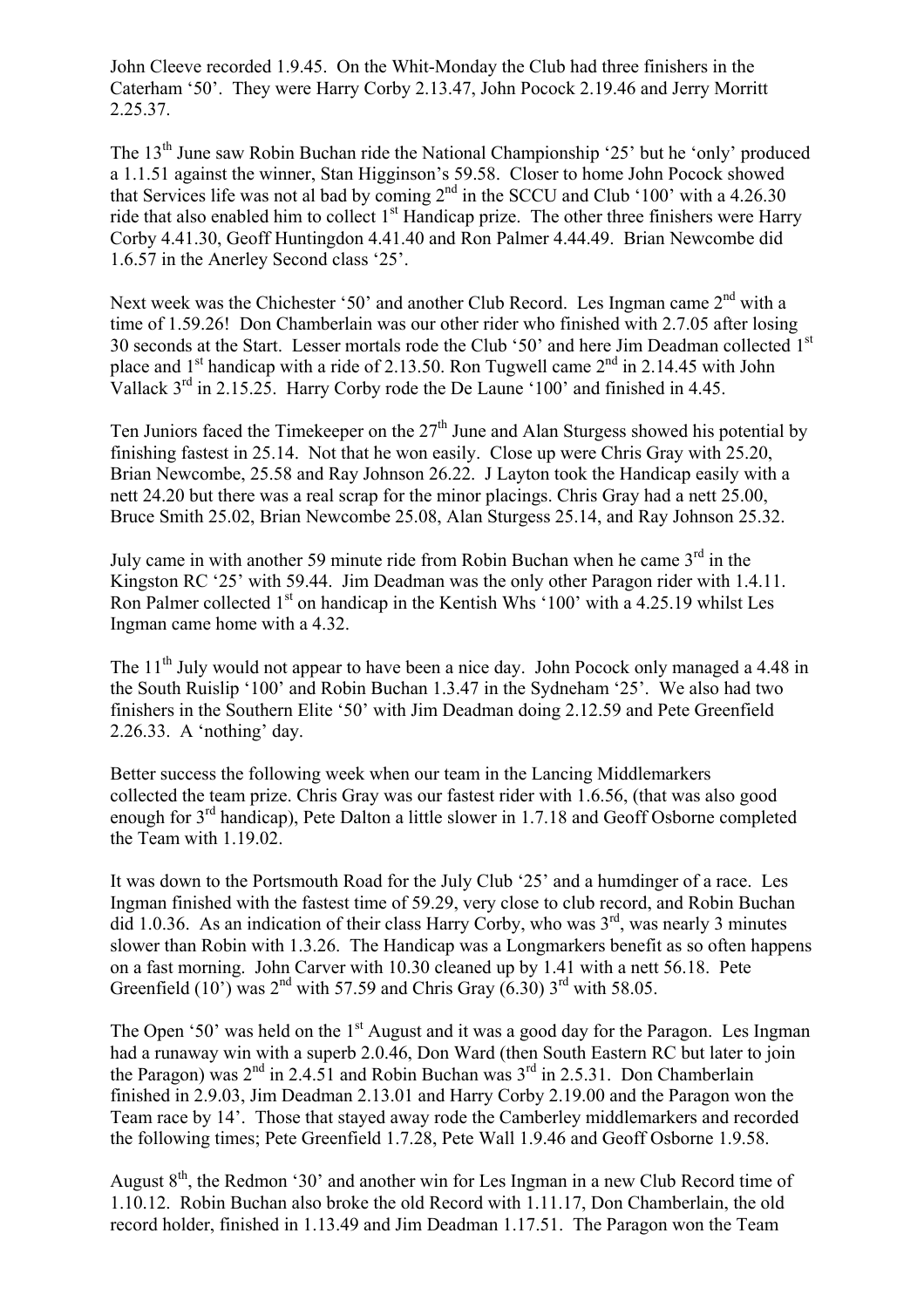race. Pete Dalton and Pete Greenfield rode the Eltham Paragon '25' and recorded 1.6.13 and 1.10.14 respectively.

The Club 25 miles Record went again on the 15<sup>th</sup> August when Robin Buchan won the Farnborough '25' with 58.36. Les Ingman was riding and winning the Addiscombe '50' finishing with a time of 2.0.36. Jim Deadman did 2.11.59 and John Pocock a 2.12.

The only results we have for the  $22<sup>nd</sup>$  August are Jim Deadman, 2.13.57, and Pete Greenfield, 2.23.38, in the SCCU '50'. Robin Buchan won the London Centre 4000m individual pursuit Championship beating Alan Jackson (De Laune) in the Final with a time of 5.23.

On the 29<sup>th</sup> August the fast men went north to the Southgate '25' and Les Ingman produced another under the hour ride to tie for  $1<sup>st</sup>$  place with 59.03 backed by Robin Buchan, 1.0.53, and Don Chamberlain, 1.3.40, the Paragon won the Team race. We had four other hopeful riding the West Kent '25' with Brian Stocking being the fastest of these with 1.3.48, John Carver finished in 1.5.08 that enabled him to collect the  $1<sup>st</sup>$  Handicap award, Chris Gray did 1.6.32 and Brian Newcombe 1.8.43. Another 11 riders took part in the Club '50'. Pete Dalton was fastest with 2.14.20, Harry Corby was  $2<sup>nd</sup>$  in 2.14.56, John Pocock was 3rd in 2.15.38 and John Vallack  $4<sup>th</sup>$  in 2.15.50. Pete's ride won him the handicap by over 5 minutes with a nett 2.6.20 from Pete Greenfield, 2.11.47, and John Vallack, 2.11.50.

Yet another Club Record on the 5<sup>th</sup> September when the fast squad rode the Becontree Whs '25'. Robin Buchan broke his own Record with 58.10 and then Les Ingman finished in 57.49 to break Robin's new record and to win the event. Don Chamberlain backed these two with a 1.2.08 and the Paragon won the Team race with an aggregate of 2.58.09. Pete Greenfield also did a personal best in the Rodney '50' with a 2.19.49.

Only one man finished the SCCU and Club 12 hours event on the 14<sup>th</sup> September. Harry Corby running out time with 228.17 miles. Don Chamberlain and Gerry Edmunds rode the  $29<sup>th</sup>$  Whs '25' and recorded 1.2.25 and 1.6.08 respectively. On the Portsmouth Road the Club got half a win when Robin Buchan paired up with Dave Hill (Kentish Whs) to win the Epsom Tandem '30' in 1.2.51. The pair did it again in the Old Portlians Tandem '30' when they won that event with a 1.3.01.

After the successes of the year the weather caught up with everyone for the Redhill '50'. Les Ingman was our fastest rider when he collected 3<sup>rd</sup> place with a 2.8.07 ride. Robin Buchan lost 1.09 at the Start but still only managed 2.12.05. Don Chamberlain finished in 2.15.54 and Harry Corby 2.20.11.

This years Mayne Cup had 38 entries, 31 Starters and 27 Finishers and was held as an Inter-Club with the Kentish Whs. It was another not very nice day. Robin Buchan was fastest in 1.3.16 followed by Maurice Jefferies, 1.5.10, Chris Gray 1.5.15, Harry Corby 1.5.31, Terry Dixon 1.5.36 and Jim Deadman 1.5.57. It was a bit close at the front of the field! With 6.30 handicap Terry Dixon became 'Man of the Day' to collect the Mayne Cup by 14 seconds from John Carter, 59.06 to 59.20, with Chris Gray  $3<sup>rd</sup>$  in 1.0.15. There were another six riders within the next minute on Handicap.

The next four weeks belonged to Les Ingman. On the 10<sup>th</sup> October he won the Club Hill Climb on Ranmore Common. On the  $17<sup>th</sup>$  he came  $4<sup>th</sup>$  in the Catford Hillclimb with 2.08.2 then on the  $31<sup>st</sup>$  he won the National Hill Climb Championship.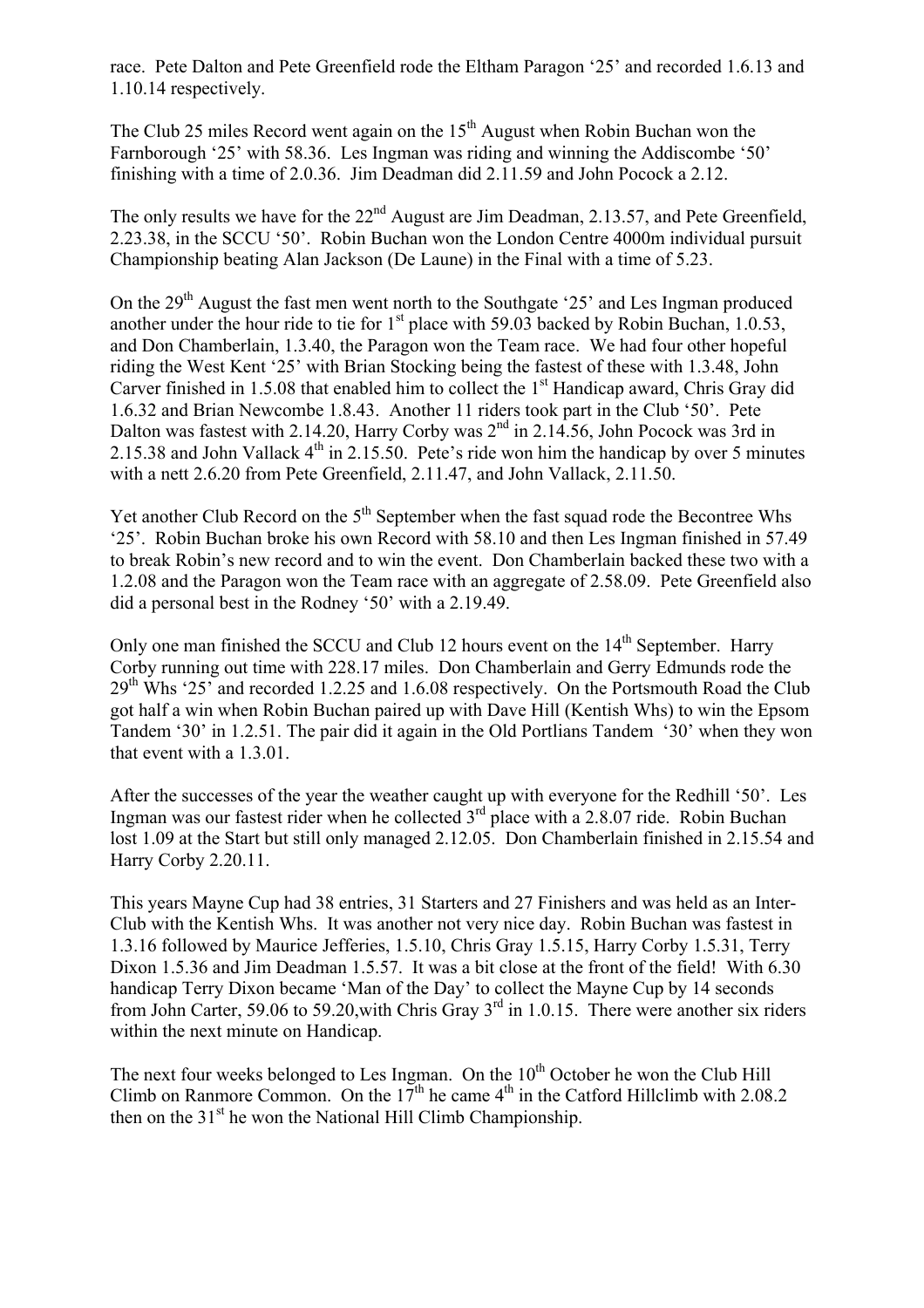|                             | <b>Scratch Result</b> | 25 h/c                 |                | <b>Handicap Result</b> |                   |                       |
|-----------------------------|-----------------------|------------------------|----------------|------------------------|-------------------|-----------------------|
|                             |                       | <b>Medium Gear</b>     |                |                        |                   |                       |
| 11                          | Entries               | 7.3.54                 |                |                        |                   |                       |
| 5                           | Starters              |                        |                |                        |                   |                       |
| $\overline{\mathbf{4}}$     | Finishers             |                        |                |                        |                   |                       |
|                             |                       |                        |                |                        |                   |                       |
| 1                           | Buchan R              | 1.04.26                | 1              | <b>Buchan R</b>        | Scratch           | 1.04.26               |
| $\overline{2}$              | Pocock JP             | 1.10.16                | $\overline{2}$ | Pocock JP              | 2.00              | 1.08.16               |
| $\overline{3}$              | Edmunds G             | 1.14.04                | $\overline{3}$ | Edmunds G              | $\overline{5.30}$ | 1.10.03               |
| $\overline{\mathbf{4}}$     | MacManus T            | 1.15.33                | 4              | MacManus T             | 2.00              | 1.12.04               |
|                             |                       |                        |                |                        |                   |                       |
|                             | <b>Scratch Result</b> | 25 h/c                 |                | <b>Handicap Result</b> |                   |                       |
|                             |                       | <b>Jim Fox Cup</b>     |                |                        |                   |                       |
| 22                          | Entries               | 28.3.54                |                |                        |                   |                       |
| 19                          | <b>Starters</b>       |                        |                |                        |                   |                       |
| 19                          | Finishers             |                        |                |                        |                   |                       |
|                             |                       |                        |                |                        |                   |                       |
| $\mathbf 1$                 | <b>Buchan R</b>       | 1.01.03                | 1              | Deadman J              | 5.15              | 0.59.27               |
| $\overline{2}$              | Chamberlain D         | 1.02.32                | $\overline{2}$ | Newcombe B             | 5.00              | 1.00.00               |
| $\overline{3}$              | Callanan V            | 1.03.31                | 3              | Buchan R               | 0.30              | 1.00.33               |
| 4                           | Godfrey D             | 1.04.02                | 4              | Greenfield P           | 10.00             | 1.00.37               |
| $\overline{5}$              | Deadman J             | 1.04.42                | 5              | <b>Fitzearle F</b>     | 4.30              | 1.01.13               |
| 6                           | Newcombe B            | 1.05.00                | 6              | Godfrey D              | 2.45              | 1.01.17               |
| $\overline{7}$              | Edmunds G             | 1.05.11                | $\overline{7}$ | Chamberlain D          | 1.00              | 1.01.32               |
| 8                           | Shepperd WR           | 1.05.38                | 8              | Callanan V             | 1.30              | 1.02.01               |
| 9                           | <b>Fitzearle F</b>    | 1.05.43                | 9              | Cleeve J               | 6.15              | 1.02.01               |
| 10                          | Corby H               | 1.06.25                | 10             | Edmunds G              | 3.00              | 1.02.11               |
| 11                          | Vallack J             | 1.07.40                | 11             | Vallack J              | 5.00              | 1.02.40               |
| 12                          | Dalton P              | 1.07.48                | 12             | Dalton P               | 5.00              | 1.02.48               |
| 13                          | Dennis J              | 1.08.01                | 13             | Corby H                | 3.00              | 1.03.25               |
| 14                          | Cleeve J              | 1.08.16                | 14             | Hill A                 | 9.00              | 1.03.29               |
| 15                          | MacManus T            | 1.10.12                | 15             | Shepperd WR            | 2.00              | 1.03.38               |
| 16                          | Greenfield P          | 1.10.37                | 16             | MacManus T             | 6.00              | 1.04.12               |
| 17                          | Purkiss <sub>P</sub>  | 1.10.50                | 17             | Dennis J               | 3.30              | 1.04.31               |
| 18                          | Hill A                | $\overline{1.12.29}$   | 18             | Osborn T               | 8.00              | 1.04.58               |
| 19                          | Osborn T              | 1.12.58                |                | Purkiss <sub>P</sub>   |                   | T.T.                  |
|                             |                       |                        |                |                        |                   |                       |
|                             | <b>Scratch Result</b> | $\sqrt{30}$ h/c        |                | <b>Handicap Result</b> |                   |                       |
|                             |                       | <b>Dave London Cup</b> |                |                        |                   |                       |
| 23                          | Entries               | 16.5.54                |                |                        |                   |                       |
| 20                          | <b>Starters</b>       |                        |                |                        |                   |                       |
| 18                          | Finishers             |                        |                |                        |                   |                       |
|                             |                       |                        |                |                        |                   |                       |
| $\mathbf 1$                 | <b>Buchan R</b>       | 1.15.35                | 1              | Green N                | 10.00             | 1.14.08               |
| $\overline{2}$              | Chamberlain D         | 1.18.00                | $\overline{2}$ | Bendoff                | 15.00             | 1.15.27               |
| $\overline{3}$              | <b>Tugwell R</b>      | 1.20.20                | 3              | Buchan R               | Scratch           | 1.15.35               |
| 4                           | Deadman J             | 1.20.33                | 4              | Stempfer R             | 7.30              | 1.15.42               |
| $\sqrt{5}$                  | Vallack J             | 1.21.08                | 5              | Vallack J              | 5.00              | 1.16.08               |
| 6                           |                       | 1.23.12                | 6              | Deadman J              | 4.00              | 1.16.33               |
| $\overline{7}$              | Stempfer R            |                        | $\overline{7}$ |                        | 3.30              |                       |
|                             | Corby H               | 1.23.28                |                | <b>Tugwell R</b>       |                   | 1.16.50               |
| $\bf 8$<br>$\boldsymbol{9}$ | Newcombe B            | 1.24.06                | 8              | Chamberlain D          | 0.30              | 1.17.30               |
|                             | Green N               | 1.24.08                | 9              | Hill A                 | 10.00             | 1.18.04               |
| 10                          | Dixon T               | 1.24.24                | 10             | Dixon T                | 6.15              | $\overline{1}$ .18.09 |
| 11                          | MacManus T            | 1.24.56                | 11             | Greenfield P           | 10.00             | 1.18.09               |
| 12                          | Pearl G               | 1.26.21                | 12             | MacManus T             | 6.30              | 1.18.26               |
| 13                          | Hill A                | 1.28.04                | 13             | Osborn T               | 9.00              | $\overline{1.19.12}$  |
| 14                          | Greenfield P          | 1.28.09                | 14             | Newcombe B             | 4.15              | 1.19.51               |
| 15                          | Osborn T              | 1.28.12                | 15             | Woolley L              | 13.00             | 1.20.03               |
| 16                          | Sturgess A            | 1.28.36                | 16             | Pearl G                | 6.00              | 1.20.21               |
| 17                          | Bendoff               | 1.30.27                | 17             | Corby H                | 3.00              | 1.20.28               |
| 18                          | Woolley L             | 1.33.03                | 18             | Sturgess A             | 5.30              | 1.23.06               |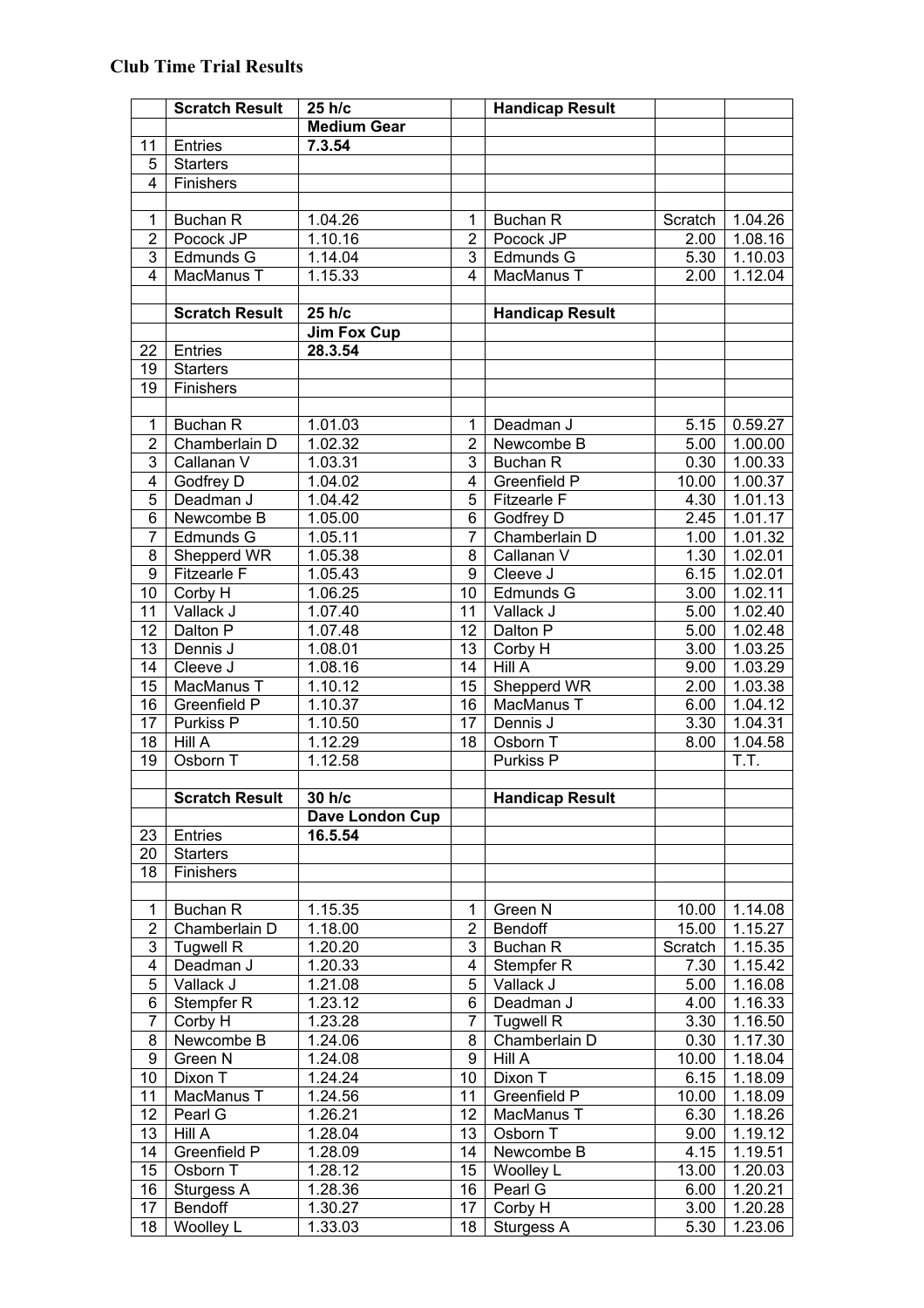|                                  | <b>Scratch Result</b>      | 30.5.54                   |                       | <b>Handicap Result</b>      |              |                      |
|----------------------------------|----------------------------|---------------------------|-----------------------|-----------------------------|--------------|----------------------|
|                                  |                            | <b>Purley to Brighton</b> |                       |                             |              |                      |
| 29                               | Entries                    |                           |                       |                             |              |                      |
| 27                               | Starters                   |                           |                       |                             |              |                      |
| 26                               | Finishers                  |                           |                       |                             |              |                      |
| $\mathbf{1}$                     | Palmer <sub>R</sub>        | 1.36.16                   | 1                     | Dalton P                    | 8.30         | 1.32.45              |
| $\overline{2}$                   | Ingman L                   | 1.36.58                   | $\overline{2}$        | Gray C                      | 10.00        | 1.33.45              |
| 3                                | Stocking B                 | 1.39.00                   | 3                     | Stocking A                  | 9.00         | 1.33.57              |
| $\overline{4}$                   | <b>Tugwell R</b>           | 1.41.15                   | $\overline{4}$        | <b>Tugwell R</b>            | 7.00         | 1.34.15              |
| $\overline{5}$                   | Dalton P                   | 1.41.15                   | $\overline{5}$        | Palmer <sub>R</sub>         | 2.00         | 1.34.16              |
| 6                                | <b>Fitzearle F</b>         | 1.42.55                   | 6                     | Stocking B                  | 4.00         | 1.35.00              |
| $\overline{7}$                   | Stocking A                 | 1.42.59                   | $\overline{7}$        | Sturgess A                  | 10.00        | 1.35.01              |
| 8                                | Jefferies M                | 1.43.14                   | 8                     | Fitzearle F                 | 7.00         | 1.35.55              |
| 9                                | Deadman J                  | 1.43.25                   | 9                     | Sisley F                    | 15.00        | 1.35.58              |
| 10                               | Gray C                     | 1.43.45                   | 10                    | MacManus T                  | 11.00        | $\overline{1.36.05}$ |
| 11<br>12                         | Smart J                    | 1.43.50<br>1.43.59        | $\overline{11}$<br>12 | Greenfield P                | 15.00        | 1.36.05<br>1.36.25   |
| 13                               | Godfrey D<br>Vallack J     | 1.44.25                   | 13                    | Deadman J<br>Smart J        | 7.00<br>7.00 | 1.36.50              |
| 14                               | Sturgess A                 | 1.45.01                   | 14                    | Ingman L                    | Scratch      | 1.36.58              |
| 15                               | Newcombe B                 | 1.45.10                   | 15                    | Vallack J                   | 7.30         | 1.36.58              |
| 16                               | Morritt J                  | 1.45.36                   | 16                    | Dennis J                    | 9.00         | 1.37.06              |
| 17                               | MacManus T                 | 1.47.05                   | 17                    | Newcombe B                  | 8.00         | 1.37.10              |
| 18                               | Pearl G                    | 1.47.17                   | 18                    | Pearl G                     | 10.00        | 1.37.17              |
| 19                               | Dennis J                   | 1.48.06                   | 19                    | Hill A                      | 14.00        | 1.37.35              |
| 20                               | Sisley F                   | 1.50.58                   | 20                    | Godfrey D                   | 6.00         | 1.37.59              |
| 21                               | Greenfield P               | 1.51.05                   | 21                    | Morritt J                   | 7.00         | 1.38.36              |
| 22                               | Hill A                     | 1.51.35                   | 22                    | Jefferies M                 | 8.00         | 1.40.14              |
| 23                               | Carver J                   | 1.52.47                   | 23                    | Carver J                    | 12.00        | $\overline{1.40.47}$ |
| 24                               | <b>Bonner E</b>            | 1.53.14                   | 24                    | <b>Bonner E</b>             | 12.00        | 1.41.14              |
| 25                               | Cleeve J                   | 1.58.10                   | 25                    | Cleeve J                    | 12.00        | 1.46.10              |
| 26                               | <b>Bendoff N</b>           | 2.04.21                   | 26                    | <b>Bendoff N</b>            | 17.00        | 1.47.21              |
|                                  | <b>Scratch Result</b>      | 50 h/c                    |                       | <b>Handicap Result</b>      |              |                      |
|                                  |                            | <b>Fryco Cup</b>          |                       |                             |              |                      |
| 8                                | Entries                    | 20.6.54                   |                       |                             |              |                      |
| $\overline{7}$                   | Starters                   |                           |                       |                             |              |                      |
| $\overline{7}$                   | Finishers                  |                           |                       |                             |              |                      |
|                                  |                            |                           |                       |                             |              |                      |
| $\mathbf{1}$                     | Deadman J                  | 2.13.48                   | 1                     | Deadman J                   | 8.00         | 2.05.48              |
| $\overline{2}$                   | <b>Tugwell R</b>           | 2.14.45                   | $\overline{2}$        | Vallack J                   | 9.30         | 2.05.55              |
| 3                                | Vallack J                  | 2.15.25                   | 3                     | Cleeve J                    | 13.00        | 2.07.43              |
| 4<br>$\overline{5}$              | Smart J<br>Cleeve J        | 2.20.21<br>2.20.43        | 4<br>$\overline{5}$   | <b>Tugwell R</b><br>Smart J | 6.00<br>9.00 | 2.08.45<br>2.11.21   |
| 6                                | Arnold W                   | 2.28.00                   | 6                     | Greenfield P                | 16.00        | 2.13.53              |
| $\overline{7}$                   | Greenfield P               | 2.29.53                   | $\overline{7}$        | Arnold W                    | 11.00        | 2.17.00              |
|                                  |                            |                           |                       |                             |              |                      |
|                                  | <b>Scratch Result</b>      | 25 h/c                    |                       | <b>Handicap Result</b>      |              |                      |
|                                  |                            | 25.7.54                   |                       |                             |              |                      |
| 23                               | Entries                    |                           |                       |                             |              |                      |
| 21                               | <b>Starters</b>            |                           |                       |                             |              |                      |
| 21                               | Finishers                  |                           |                       |                             |              |                      |
|                                  |                            |                           |                       |                             |              |                      |
| $\mathbf{1}$                     | Ingman L                   | 0.59.29                   | 1                     | Carver J                    | 10.30        | 0.56.18              |
| $\overline{2}$<br>$\overline{3}$ | Buchan R                   | 1.00.36                   | $\overline{2}$<br>3   | Greenfield P                | 10.00        | 0.57.59              |
| $\overline{4}$                   | Corby $H$<br>Chamberlain D | 1.03.26<br>1.03.50        | 4                     | Gray C<br>Johnson R         | 6.30<br>9.00 | 0.58.05<br>0.58.48   |
| $\overline{5}$                   | Gray C                     | 1.04.35                   | $\overline{5}$        | Dixon T                     | 7.00         | 0.59.05              |
| 6                                | Huntingdon G               | 1.05.55                   | 6                     | Huntingdon G                | 6.30         | 0.59.25              |
| $\overline{7}$                   | Deadman J                  | 1.06.01                   | $\overline{7}$        | Corby $H$                   | 4.00         | 0.59.26              |
| 8                                | Dixon T                    | 1.06.05                   | 8                     | Ingman L                    | Scratch      | 0.59.29              |
| 9                                | Knapman K                  | 1.06.36                   | 9                     | Osborn T                    | 9.00         | 0.59.55              |
| 10                               | Dalton P                   | 1.06.41                   | 10                    | Smith B                     | 8.30         | 1.00.07              |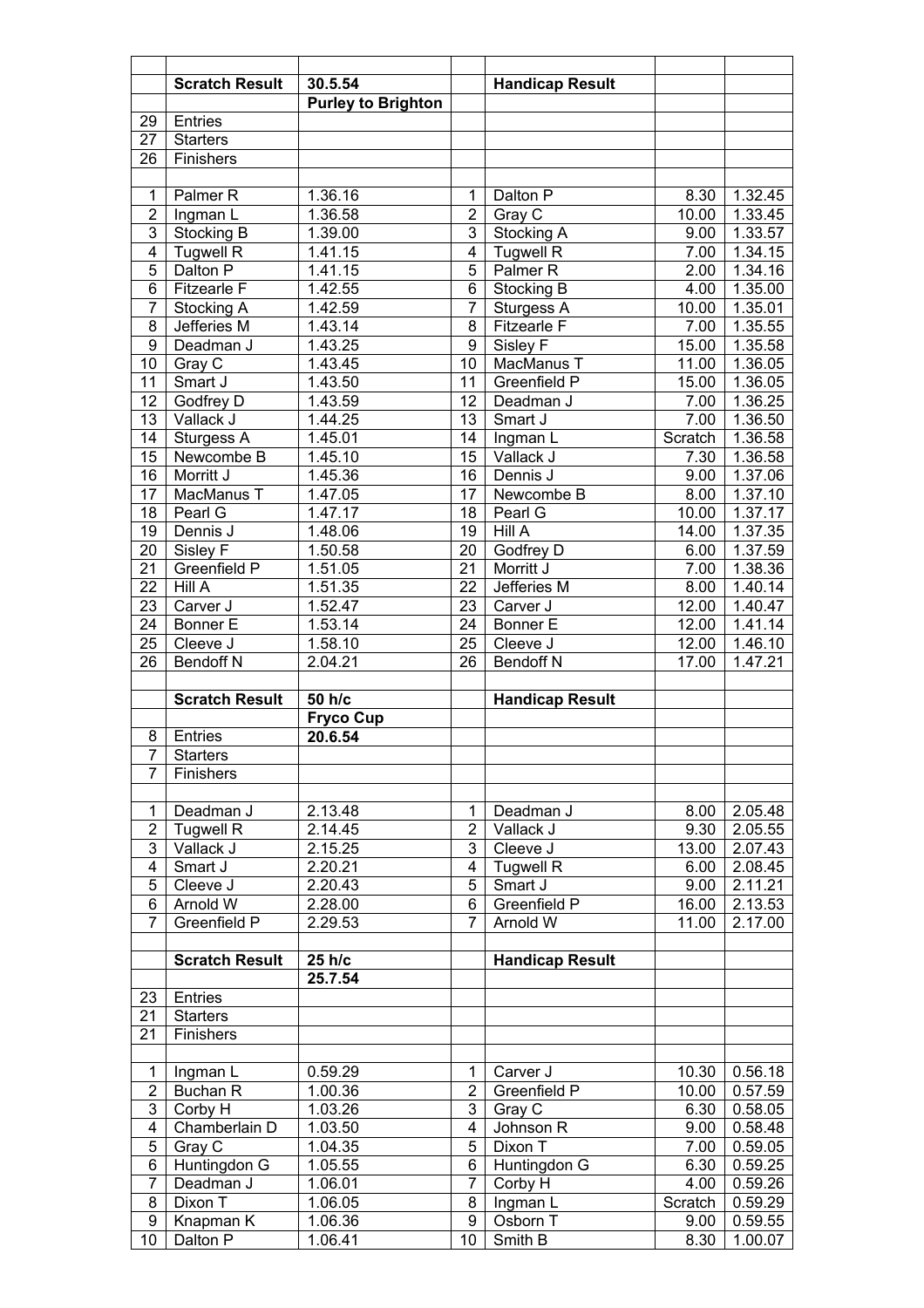| 11                      | Carver J               | 1.06.48               | 11             | Dalton P                | 6.30         | 1.00.11            |
|-------------------------|------------------------|-----------------------|----------------|-------------------------|--------------|--------------------|
| 12                      | Smart J                | 1.07.08               | 12             | <b>Buchan R</b>         | Scratch      | 1.00.36            |
| 13                      | Johnson R              | 1.07.48               | 13             | Sisley F                | 10.00        | 1.00.44            |
| 14                      | Greenfield P           | 1.07.59               | 14             | Peacock J               | 7.30         | 1.01.14            |
| 15                      | Sturgess A             | 1.08.36               | 15             | Deadman J               | 4.30         | 1.01.31            |
| 16                      | Newcombe B             | 1.08.37               | 16             | Knapman K               | 4.00         | 1.02.36            |
| 17                      | Smith B                | 1.08.37               | 17             | Sturgess A              | 6.00         | 1.02.36            |
| 18                      | Peacock J              | 1.08.44               | 18             | Newcombe B              | 6.00         | 1.02.37            |
| 19                      | Osborn T               | 1.08.55               | 19             | Smart J                 | 4.30         | 1.02.38            |
| 20                      | Sisley F               | 1.10.44               | 20             | Chamberlain D           | 1.00         | 1.02.50            |
| $\overline{21}$         | Cleeve J               | 1.13.02               | 21             | Cleeve J                | 8.30         | 1.04.32            |
|                         |                        |                       |                |                         |              |                    |
|                         | <b>Scratch Result</b>  | 100 h/c               |                | <b>Handicap Result</b>  |              |                    |
|                         |                        | <b>Goss Green Cup</b> |                |                         |              |                    |
| 8                       | Entries                |                       |                |                         |              |                    |
| $\overline{5}$          | <b>Starters</b>        |                       |                |                         |              |                    |
| $\overline{4}$          | Finishers              |                       |                |                         |              |                    |
|                         |                        |                       |                |                         |              |                    |
| $\mathbf{1}$            | Pocock JP              | 4.26.30               | $\mathbf{1}$   | Pocock JP               |              |                    |
| $\overline{2}$          | Corby H                | 4.41.30               |                | (no other handicap      |              |                    |
| $\overline{3}$          | Huntingdon G           | 4.41.40               |                | information recorded)   |              |                    |
| $\overline{4}$          | Palmer <sub>R</sub>    | 4.44.49               |                |                         |              |                    |
|                         |                        |                       |                |                         |              |                    |
|                         | <b>Scratch Result</b>  | 50 h/c                |                | <b>Handicap Result</b>  |              |                    |
|                         |                        | 29.8.54               |                |                         |              |                    |
| 16                      | Entries                |                       |                |                         |              |                    |
| 12                      | <b>Starters</b>        |                       |                |                         |              |                    |
| $\overline{11}$         | Finishers              |                       |                |                         |              |                    |
|                         |                        |                       |                |                         |              |                    |
| $\mathbf{1}$            | Dalton P               | 2.14.20               | $\mathbf 1$    | Dalton P                | 8.00         | 2.06.20            |
| $\overline{2}$          | Corby $H$              | 2.14.56               | $\overline{2}$ | Greenfield P            | 11.00        | 2.11.47            |
| $\overline{3}$          | Pocock JD              | 2.15.38               | 3              | Vallack J               | 4.00         | 2.11.50            |
| $\overline{4}$          | Vallack J              | 2.15.50               | $\overline{4}$ | Sturgess A              | 8.00         | 2.12.34            |
| $\overline{5}$          | Sturgess A             | 2.20.34               | $\overline{5}$ | Corby H                 | Scratch      | 2.14.56            |
|                         |                        |                       |                |                         |              |                    |
| $\overline{6}$          | Greenfield P           | 2.22.47               | $\overline{6}$ | Stempfer R              | 8.00         | 2.15.18            |
| $\overline{7}$          | Stempfer R             | 2.23.18               | $\overline{7}$ | Pocock JD               | Scratch      | 2.15.38            |
| $\overline{8}$          | Arnold W               | 2.25.33               | $\overline{8}$ | Osborn G                | 12.00        | 2.17.45            |
| 9                       | Peacock J              | 2.29.03               | 9 <sup>1</sup> | Peacock J               |              | $10.00$ 2.19.03    |
| 10 <sup>°</sup>         | Osborn G               | 2.29.45               | 10             | Arnold W                | 6.00         | 2.19.33            |
| 11                      | Gallow J               | 2.30.46               | 11             | Gallow J                | 10.00        | 2.20.46            |
|                         |                        |                       |                |                         |              |                    |
|                         | <b>Scratch Result</b>  | 3.10.54               |                | <b>Handicap Result</b>  |              |                    |
|                         |                        | <b>Mayne Cup</b>      |                |                         |              |                    |
| 35                      | Entries                |                       |                |                         |              |                    |
| 31                      | <b>Starters</b>        |                       |                | Inter-club with Kentish |              |                    |
| 27                      | Finishers              |                       |                | Wheelers                |              |                    |
|                         |                        |                       |                |                         |              |                    |
| $\mathbf 1$             | Buchan R               | 1.03.16               | 1              | Dixon T                 | 6.30         | 0.59.06            |
| $\overline{2}$          | Jefferies M            | 1.05.10               | 2              | Carter J                | 10.00        | 0.59.20            |
| $\overline{3}$          | Gray $\overline{C}$    | 1.05.15               | $\overline{3}$ | Gray C                  | 5.00         | 1.00.15            |
| $\overline{\mathbf{4}}$ | Corby H                | 1.05.31               | $\overline{4}$ | Johnson R               | 8.00         | 1.00.18            |
| $\mathbf 5$             | Dixon T                | 1.05.36               | 5              | Smith B                 | 8.00         | 1.00.18            |
| $\overline{6}$          | Deadman J              | 1.05.57               | $\overline{6}$ | MacManus T              | 8.00         | 1.00.42            |
| $\overline{7}$          | Newcombe B             | 1.06.56               | $\overline{7}$ | Newcombe B              | 6.00         | 1.00.56            |
| 8                       | <b>Tugwell R</b>       | 1.06.59               | 8              | Deadman J               | 5.00         | 1.00.57            |
| $\overline{9}$          | Edmunds G              | 1.06.59               | $\overline{9}$ | Vallack J               | 6.00         | 1.01.00            |
| 10                      | Vallack J              | 1.07.00               | 10             | Corby H                 | 4.00         | 1.01.31            |
| 11                      | Hadfield D             | 1.07.23               | 11             | Greenfield P            | 8.30         | 1.01.36            |
| 12                      | Pocock JP              | 1.07.28               | 12             | <b>Tugwell R</b>        | 5.00         | 1.01.59            |
| 13                      | Johnson R              | 1.08.18               | 13             | Jefferies M             | 3.00         | 1.02.10            |
| 14                      | Smith B                | 1.08.18               | 14             | Hadfield D              | 5.00         | 1.02.23            |
| 15                      | Dalton P               | 1.08.40               | 15             | Edmunds G               | 4.30         | 1.02.29            |
| 16<br>17                | MacManus T<br>Carter J | 1.08.42<br>1.09.20    | 16<br>17       | Cleeve J<br>Dalton P    | 9.00<br>6.00 | 1.02.38<br>1.02.40 |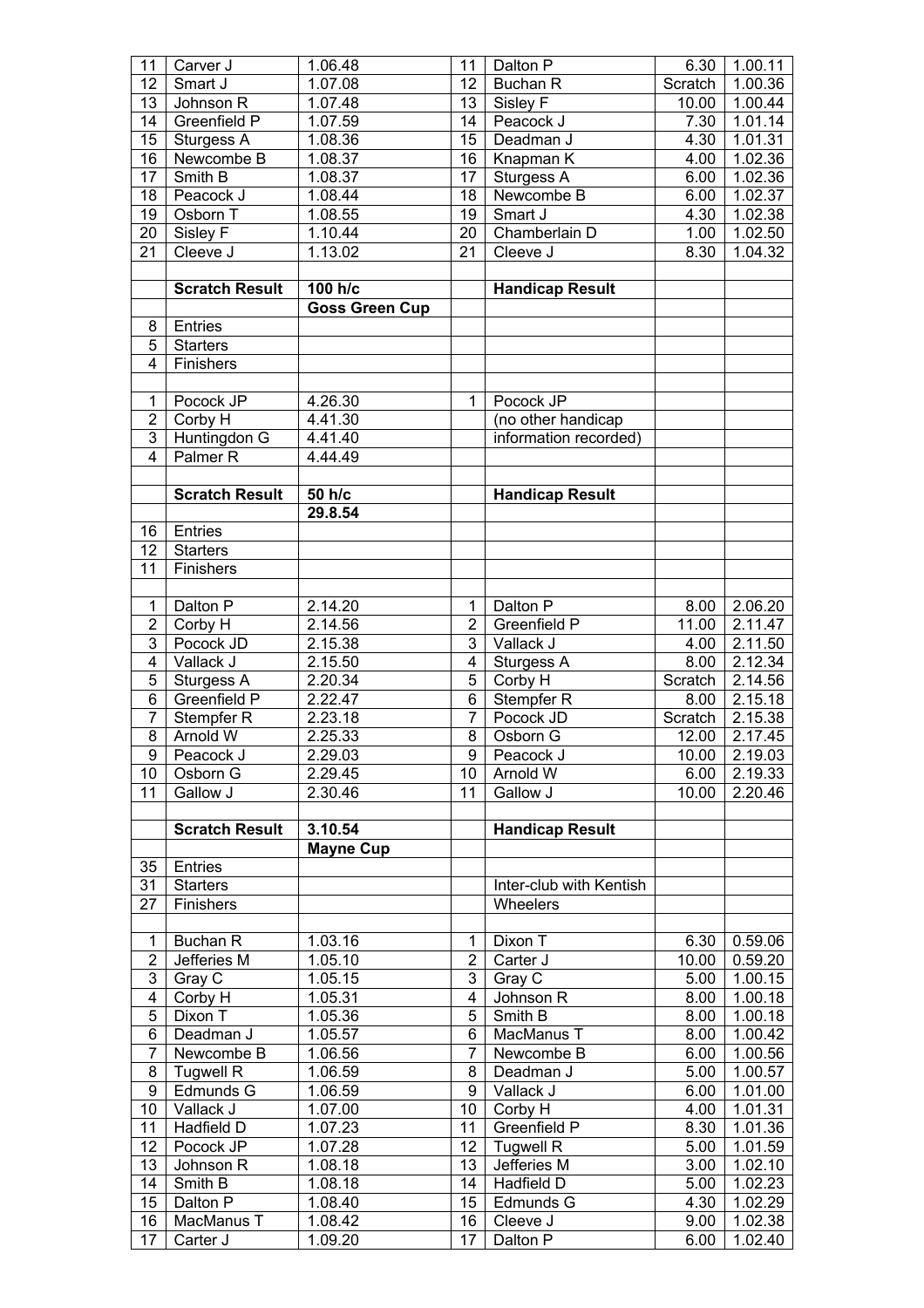| 18                               | Greenfield P          | 1.10.06              |                    | 18             | Osborn G               | 9.30    | 1.02.43 |
|----------------------------------|-----------------------|----------------------|--------------------|----------------|------------------------|---------|---------|
| 19                               | Morritt J             | 1.10.42              |                    | 19             | Buchan R               | 0.30    | 1.02.46 |
| 20                               | Cleeve J              | 1.11.27              |                    | 20             | Pocock JP              | 4.00    | 1.03.28 |
| 21                               | Osborn G              | 1.12.13              |                    | 21             | Morritt J              | 7.00    | 1.03.42 |
| 22                               | Dennis J              | 1.12.55              |                    | 22             | Woolley L              | 17.00   | 1.04.32 |
| 23                               | Sams F                | 1.13.05              |                    | 23             | Sams F                 | 8.30    | 1.04.35 |
| 24                               | Cleeve F              | 1.14.52              |                    | 24             | <b>Bristow ACG</b>     | 10.00   | 1.06.44 |
| 25                               | Wall P                | 1.16.30              |                    | 25             | Dennis J               | 5.00    | 1.07.55 |
| 26                               | <b>Bristow ACG</b>    | $1.\overline{16.44}$ |                    | 26             | Wall P                 | 8.30    | 1.08.00 |
| 27                               | Woolley L             | 1.21.32T             |                    |                | Cleeve F               |         | T.T     |
|                                  |                       |                      |                    |                |                        |         |         |
|                                  | Inter-Club Result     |                      |                    |                | Kentish Wheelers       | 6.24.12 |         |
|                                  |                       |                      |                    |                | Norwood Paragon        | 6.30.45 |         |
|                                  | <b>Scratch Result</b> | <b>Hill Climb</b>    |                    |                |                        |         |         |
|                                  |                       | 10.10.54             |                    |                |                        |         |         |
| 5                                | Entries               |                      |                    |                |                        |         |         |
| $\overline{5}$                   | <b>Starters</b>       |                      |                    |                |                        |         |         |
| $\overline{5}$                   | Finishers             |                      |                    |                |                        |         |         |
|                                  |                       |                      |                    |                |                        |         |         |
| $\mathbf 1$                      | Ingman L              | 4.03.4               |                    |                |                        |         |         |
| $\overline{2}$                   | Edmunds G             | 4.23.0               |                    |                |                        |         |         |
| $\overline{3}$                   |                       |                      |                    |                |                        |         |         |
|                                  | Stocking B            | 4.29.0               |                    |                |                        |         |         |
| $\overline{4}$<br>$\overline{5}$ | Gray C                | 4.45.0               |                    |                |                        |         |         |
|                                  | MacManus T            | 4.58.0               |                    |                |                        |         |         |
|                                  |                       |                      |                    |                |                        |         |         |
|                                  | <b>Scratch Result</b> | 10 Scr               |                    |                |                        |         |         |
|                                  |                       | Junior               |                    |                |                        |         |         |
| 7                                | Entries               | 11.4.54              |                    |                |                        |         |         |
| $\overline{7}$                   | <b>Starters</b>       |                      |                    |                |                        |         |         |
| $\overline{7}$                   | Finishers             |                      |                    |                |                        |         |         |
|                                  |                       |                      |                    |                |                        |         |         |
| 1                                | Sturgess A            |                      | 26.35              |                |                        |         |         |
| $\overline{2}$                   | Johnson R             |                      | $27.\overline{39}$ |                |                        |         |         |
| $\overline{3}$                   | Green N               |                      | 27.48              |                |                        |         |         |
| $\overline{\mathbf{4}}$          | Newcombe B            |                      | 27.52              |                |                        |         |         |
| $\overline{5}$                   | Winder P              |                      | 28.40              |                |                        |         |         |
| $\overline{6}$                   | Smith B               |                      | 28.55              |                |                        |         |         |
| $\overline{7}$                   | <b>Bendoff N</b>      |                      | 32.25              |                |                        |         |         |
|                                  |                       |                      |                    |                |                        |         |         |
|                                  | <b>Scratch Result</b> | 15 Scr               |                    |                |                        |         |         |
|                                  |                       | Junior               |                    |                |                        |         |         |
| 9                                | Entries               | 9.5.54               |                    |                |                        |         |         |
| 9                                | <b>Starters</b>       |                      |                    |                |                        |         |         |
| 9                                | Finishers             |                      |                    |                |                        |         |         |
|                                  |                       |                      |                    |                |                        |         |         |
| 1                                | Sturgess A            |                      | 38.50              |                |                        |         |         |
| $\overline{2}$                   | Gray $\overline{C}$   |                      | 39.25              |                |                        |         |         |
| $\overline{3}$                   | Newcombe B            |                      | 40.15              |                |                        |         |         |
| 4                                | Johnson R             |                      | 40.17              |                |                        |         |         |
| 5                                | Greenfield P          |                      | 41.24              |                |                        |         |         |
| 6                                | Smith B               |                      | 41.45              |                |                        |         |         |
| $\overline{7}$                   | <b>Winder P</b>       |                      | 42.06              |                |                        |         |         |
| 8                                | Layton $J$            |                      | 43.53              |                |                        |         |         |
| 9                                | <b>Bendoff N</b>      |                      | 47.50              |                |                        |         |         |
|                                  |                       |                      |                    |                |                        |         |         |
|                                  | <b>Scratch Result</b> | 10 h/c               |                    |                | <b>Handicap Result</b> |         |         |
|                                  |                       | Junior               |                    |                |                        |         |         |
| 10                               | Entries               |                      |                    |                |                        |         |         |
| 10                               | <b>Starters</b>       |                      |                    |                |                        |         |         |
| 10                               | Finishers             |                      |                    |                |                        |         |         |
|                                  |                       |                      |                    |                |                        |         |         |
| 1                                | Sturgess A            |                      | 25.14              | 1              |                        | 3.15    | 24.20   |
| $\overline{2}$                   | Gray C                |                      | 25.20              | $\overline{2}$ | Layton J<br>Gray C     | 0.20    | 25.00   |
| $\overline{3}$                   |                       |                      | 25.58              | 3              | Smith B                | 1.45    |         |
|                                  | Newcombe B            |                      |                    |                |                        |         | 25.02   |